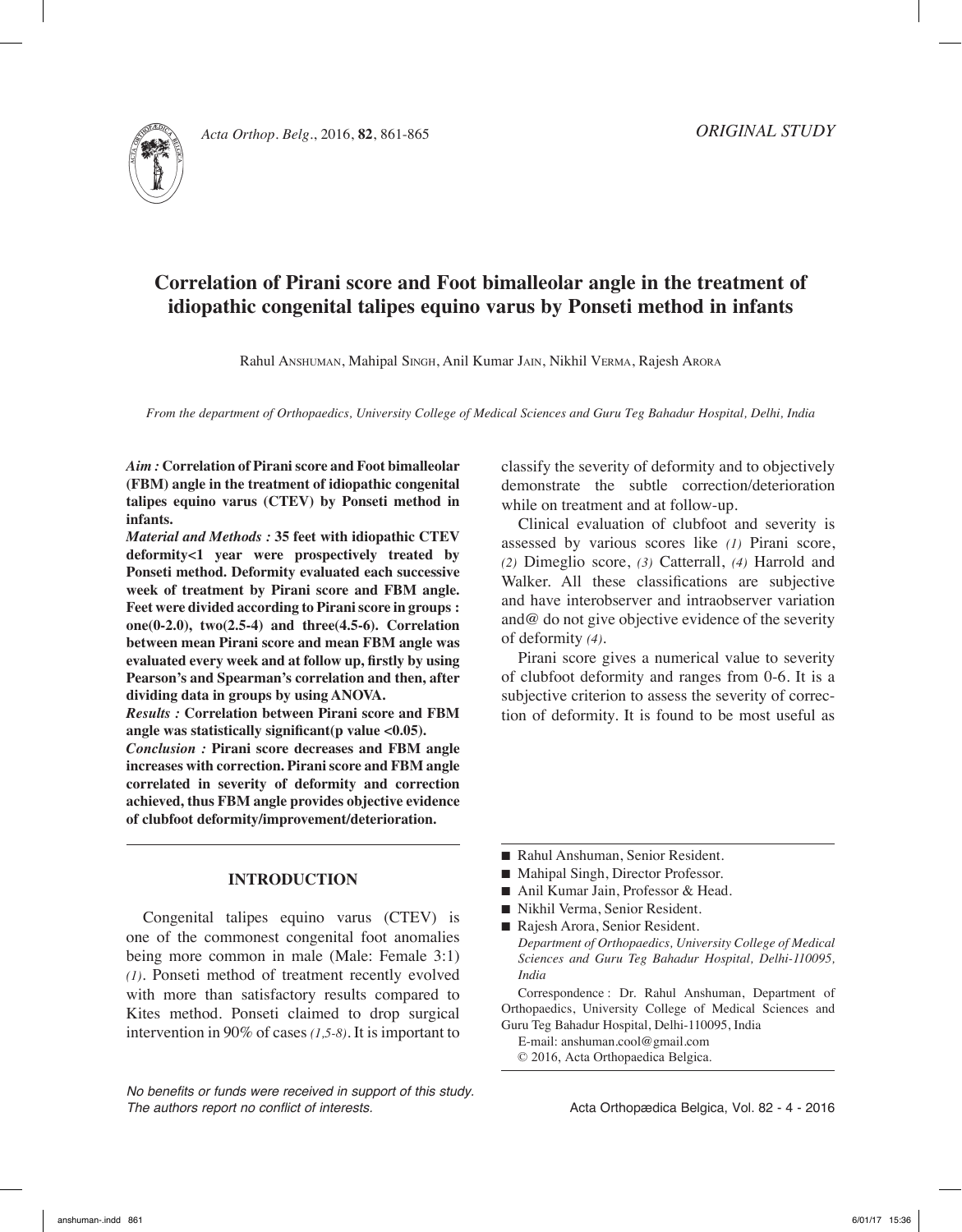it is reliable, quick and easy to use *(4)*. Correlation of Pirani score and FBM angle has been studied in one study to measure the severity of club foot, its predictive value for correction / recurrence and in the management of CTEV *(4)*.

Foot bimalleolar (FBM) angle is drawn on podogram and is correlated with severity of clubfoot deformity *(3)*. Advantage of FBM angle is it being an objective degree to measure the severity of CTEV. Normal value is 82.5°in infant *(3)*. Correlation of Pirani score and FBM angle has been studied in one study to measure the severity of clubfoot, its predictive value for correction / recurrence and in the management of CTEV *(4)*.

Correlation of Pirani score and FBM angle has not been studied prospectively while treating a clubfoot patient in successive stages of treatment by Ponseti method. This study was done to see whether FBM angle can be used to assess severity of deformity, to see correlation of FBM angle with Pirani score and to see correlation of FBM angle with even broader group of Pirani score.

## **MATERIALS AND METHODS**

35 feet of 24 children with idiopathic CTEV deformity were prospectively treated by Ponseti method from Nov 2012 to April 2014 on outpatient basis in CTEV clinic, at a tertiary care center, after taking clearance from institutional ethical committee and consent of the parents / guardian of the patients.

Patients with idiopathic congenital clubfoot <1 year were enrolled. Clubfoot secondary to arthrogryposis multiplex congenita, cerebral palsy, spina bifida were excluded.

 Pirani score and FBM angle were calculated at the initial assessment and at every week while changing subsequent cast during treatment. Pirani scoring is a simple scoring system based on six clinical signs *(4)*. Deformity in this study was evaluated by Pirani score ( Table I).

For FBM angle, keeping the foot in weight bearing position, foot tracings were taken on a plain paper. Simultaneously mid points of both malleoli were marked on the same footprint by placing a pencil on both sides. Long axis was drawn taking

| Deformity                                                 |                            | Severe | Mild | Absent |
|-----------------------------------------------------------|----------------------------|--------|------|--------|
| Hind-foot Deformity                                       | Posterior Heel Crease      |        | 0.5  |        |
|                                                           | <b>Empty Heel</b>          |        | 0.5  |        |
|                                                           | <b>Rigidity of Equinus</b> |        | 0.5  |        |
| Curvature of Lateral Border of Foot<br>Mid-foot Deformity |                            |        | 0.5  |        |
|                                                           | Medial Crease              |        | 0.5  |        |
|                                                           | Lateral head of Talus      |        | 0.5  |        |

Table I. — Pirani score

Table II. — Mean Pirani score and Mean FBM angle each week

| Duration   | Mean Pirani score | Mean FBM angle |  |
|------------|-------------------|----------------|--|
| 0 week     | 5.10              | 65.89          |  |
| $1st$ week | 4.08              | 69.97          |  |
| $2nd$ week | 3.14              | 73.37          |  |
| $3rd$ week | 2.16              | 76.74          |  |
| $4th$ week | 1.22              | 79.56          |  |
| $5th$ week | 0.48              | 82.00          |  |
| $6th$ week | 0.14              | 82.73          |  |
| $7th$ week | 0.00              | 82.00          |  |

Acta Orthopædica Belgica, Vol. 82 - 4 - 2016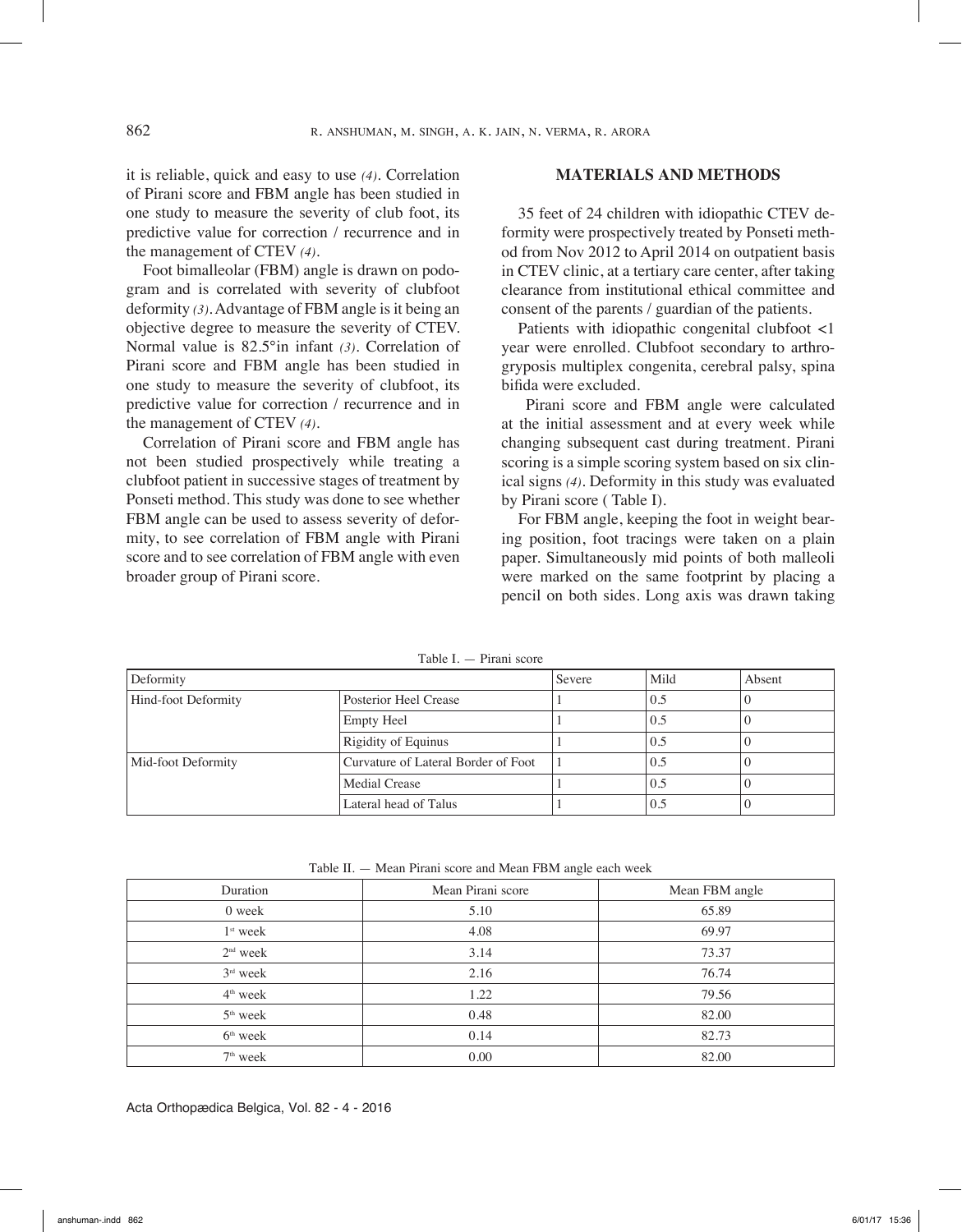second toe and midpoint of broadest part of heel as 2 reference points. Bimalleolar axis i.e. line joining both the malleoli was drawn and where it intersects with long axis of foot forms an anteromedial angle known as FBM angle *(4)*.

Ponseti method was used for correction of deformity. Corrective process utilizing Ponseti technique was divided into two phases: *(1)* Treatment phase and *(2)* Maintenance phase. After treatment phase of cast correction if equinus of  $10^{\circ}$  or more persisted, once the forefoot abduction achieved  $50^{\circ}$ -70 $^{\circ}$ , then tenotomy was done. In maintenance phase, patient was provided with Steenbeek foot abduction brace for 6 months. Follow up was done at  $3<sup>rd</sup>$  and  $6<sup>th</sup>$ month.

Patients were placed in three groups i.e. group one (Pirani 0-2.0), two (Pirani 2.5-4) and three (Pirani 4.5-6) in a similar way as of Jain et al to make data assessment more organized *(4)*. Correlation between mean Pirani score and mean FBM angle was seen every week and at follow up  $(3<sup>rd</sup>$  month and  $6<sup>th</sup>$ month), firstly by using Pearson's and Spearman's correlation and then, after dividing data in groups by using ANOVA.

## **RESULTS**

There were 24 children i.e. 19 male and 5 female in the present study. 11 children had bilateral feet affected and remaining unilateral affection. Mean age of presentation was 3.05 (1-6 month).

Pirani score and FBM angle were recorded at the start of treatment of every patient. They were recorded every week. With treatment; Pirani score went on decreasing and became zero and FBM

Angle went on increasing and became 82.00 when all the patients were treated. During follow up (at 3 month and at 6 month) Pirani score was 0 and FBM angle was 82.00 (Table II).

Every week and at follow up correlation between Pirani score and FBM angle was seen, firstly by using Pearson and Spearman's correlation and then, after dividing data in groups by using ANOVA test.

Pearson's correlation and Spearman's correlation coefficient was negative throughout the study (every week up to  $7<sup>th</sup>$  week) showing negative relation between FBM angle and Pirani score. P value was significant throughout the study therefore showing significant correlation between FBM angle and Pirani score. Pearson's correlation and Spearman's correlation could not be calculated in  $7<sup>th</sup>$  week,  $3<sup>rd</sup>$ month and at  $6<sup>th</sup>$  month because at least one of the variables was constant (Table III).

The whole data was divided into three groups of Pirani score (as mentioned earlier). Number of patients in each group was Group  $1 = 100$ , Group  $2=$ 66 and Group  $3 = 50$ . Again correlation was found between mean FBM angle and mean Pirani score of this compiled data using ANOVA and it was statistically significant (p value <. 05) (Table IV) .

# **Complications**

Complications which occurred in this study were pressure sore in 6 patients, skin blisters in 1 patient, Eczema in 3 patients, Bruise over thigh in 4 patient, Slippage of cast in 3 patients, Overcrowding of toes in 1 patient, Cast breakage in 5 patients. There were no major complications like rocker bottom foot or flat foot.

| Table III. — Spearman's correlation and Pearson correlation |    |                           |         |    |                        |         |
|-------------------------------------------------------------|----|---------------------------|---------|----|------------------------|---------|
| <b>Duration</b>                                             | N  | Spearman's<br>correlation | P value | N  | Pearson<br>correlation | P value |
| 0 week                                                      | 35 | $-0.464$                  | 0.005   | 35 | $-0.371$               | 0.028   |
| $1st$ week                                                  | 35 | $-0.565$                  | < 0.001 | 35 | $-0.525$               | 0.01    |
| $2nd$ week                                                  | 35 | $-0.635$                  | < 0.001 | 35 | $-0.683$               | <0.001  |
| $3rd$ week                                                  | 35 | $-0.706$                  | < 0.001 | 35 | $-0.733$               | < 0.001 |
| $4th$ week                                                  | 35 | $-0.843$                  | < 0.001 | 35 | $-0.832$               | < 0.001 |
| $5th$ week                                                  | 29 | $-0.779$                  | < 0.001 | 29 | $-0.887$               | < 0.001 |
| $6th$ week                                                  |    | $-0.552$                  | 0.079   |    | $-0.591$               | 0.056   |

Acta Orthopædica Belgica, Vol. 82 - 4 - 2016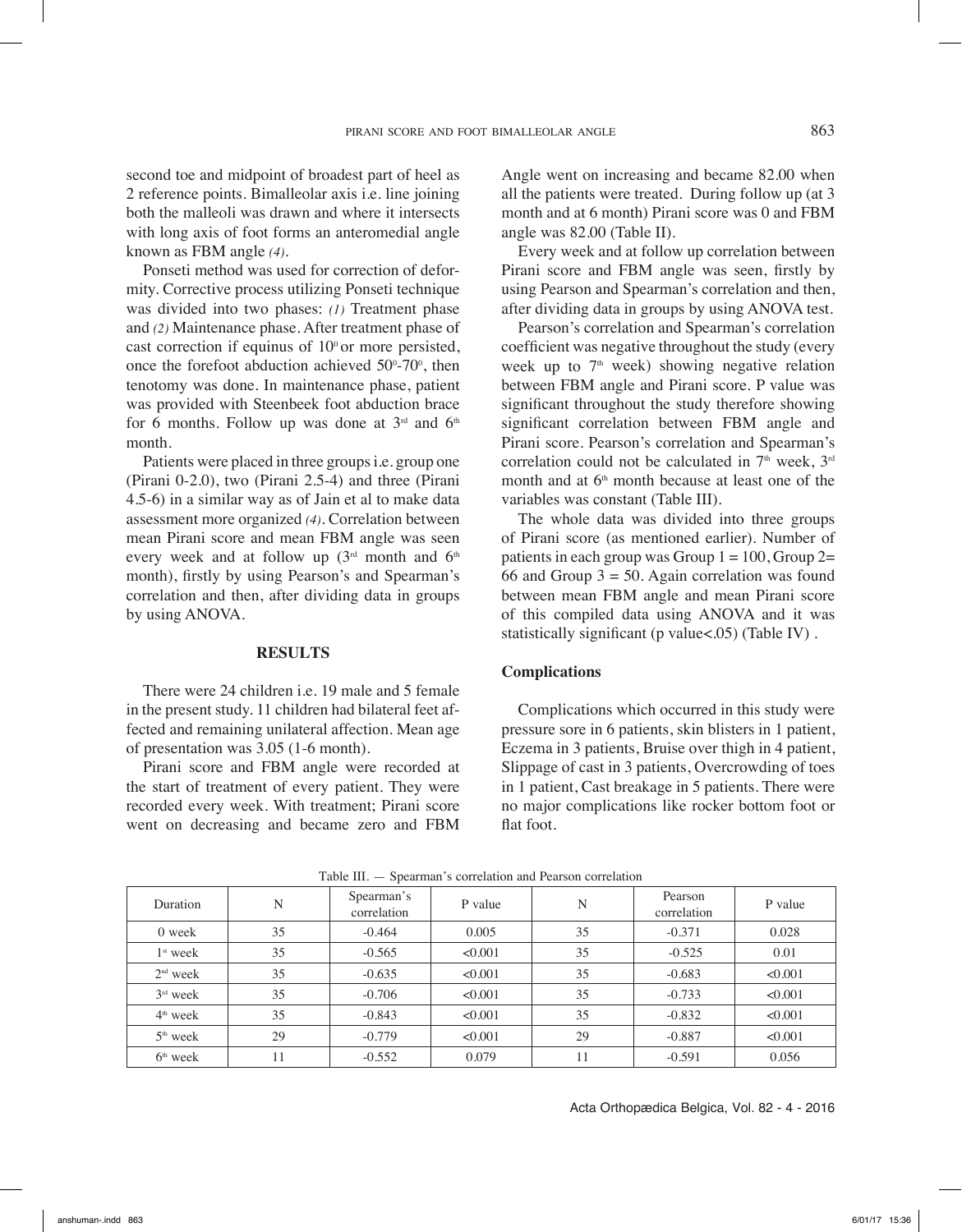|         | Mean Pirani Score | Mean FBM Angle | P value |
|---------|-------------------|----------------|---------|
| Group 1 | 90. (             | 80.61          | :0.05   |
| Group 2 | 3.28              | 73.02          | $-0.05$ |
| Group 3 |                   | 66.16          |         |

Table IV. — Correlation by ANOVA Test



*Fig. 1-3.* — Podograms showing FBM angle and Pirani score of case no.25 at successive weeks of treatment (till completion of treatment)

Acta Orthopædica Belgica, Vol. 82 - 4 - 2016

### **DISCUSSION**

FBM angle provides an objective evidence of clubfoot deformity, improvement or deterioration *(4)*. FBM angle quantifies the CTEV deformity depending on the objective assessment of calcaneal rotation. FBM angle depends on the shape of heel and position of forefoot *(3)*. FBM angle is a combined indirect indicator of forefoot adduction and hind foot varus (which are main variants of the club foot deformity), although it does not gives the access of the equinus (minor variant) *(3)*.

Wainwright assessed the reliability of classification described by Ponseti and Smoley, Dimeglio et al., Catterall, Harrold and Walker. He concluded that the system of Dimeglio et al. has the greatest reliability but he concluded that current classification systems for the analysis of CTEV are not entirely satisfactory *(9)*. So we need to have some simple, objective criteria for the assessment of severity of deformity in CTEV.

Pirani score is reliable, quick, and easy to use. However Pirani system is not sensitive and accesses tend to give a diagnosis of moderate abnormality as there are only three levels of scoring 0, 0.5, and 1 *(4)*. Pirani score is most commonly used scoring system hence was used to correlate FBM angle.

In study by Jain et al Foot tracings were taken of 182 feet (91 normal Indian infants) and FBM angle in them was calculated as 82.5 degrees. Mean FBM angle was 82.3 degrees of eighty-four CTEV foot (51 patients) after treatment by non surgical method. However it was a retrospective study done from the hospital record data and outcome was not recorded sequentially. Few patients were enrolled so each sub groups had very less data. Hence, that data failed to establish correlation between Pirani score and FBM angle *(3)*.